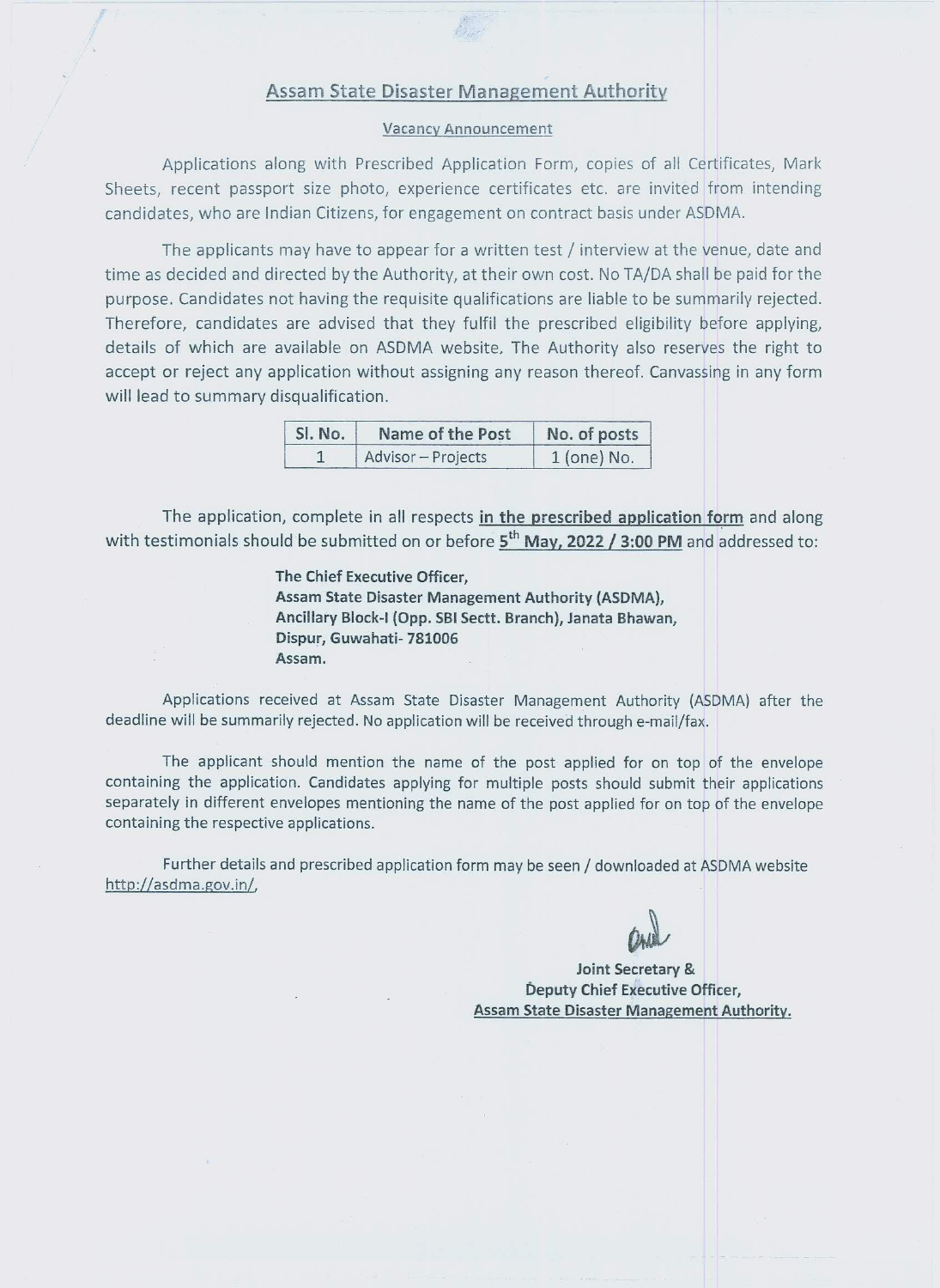# **TERMS OF REFERENCE**

#### **Title: Advisor Project (ASDMA)**

#### **A. Background and Project Description**

Assam faces some of the most daunting water resource settings found anywhere in the world. Various initiatives are underway through internally funded state department programs and in cooperation with international partners to address these issues. Despite the immense potential of its water resources, Assam has not been able to either fully manage floods, erosion and wetland degradation or make fuller productive use of these resources. Apart from that ASDMA has also taken initiatives for mitigation of disaster like earthquake, lightning, storm, fire etc. as the State of Assam also prone to these disasters. The 6<sup>th</sup> Assessment Report of the IPCC projects that weather related anomalies will increase across various regions, leading severe flooding instances as well as water scare conditions. The spectre of climate change that could bring an increase in the intensity and frequency of extreme events, which makes finding new and innovative long-term solutions and responses even more imperative to be identified and implemented.

# **B. Project Development Objectives**

The Project Development Objective (PDO) of the project is to strengthen institutional capacity for overall disaster management, to build resilience to flood, erosion, earthquake, landslide risks, improve integrated disaster management and development and improve productive to mitigate the risks.

#### **C. Duties and responsibilities:**

Under the full supervision of the Assam State Disaster management Authority, the Advisor Project will be accountable to the Chief Executive Officer, ASDMA — including guiding, advising, and monitoring as well as provide management support to the project. The Project Advisor will play a key role in supporting the Project Managers, Project Officers in project management and the monitoring, evaluation and reporting of project progress against project baseline indicators.

**1. Provide quality advice and strategic guidance for effective implementation and result-based management of the project according to project objectives and stated results as well as ASDMA policies and procedures:**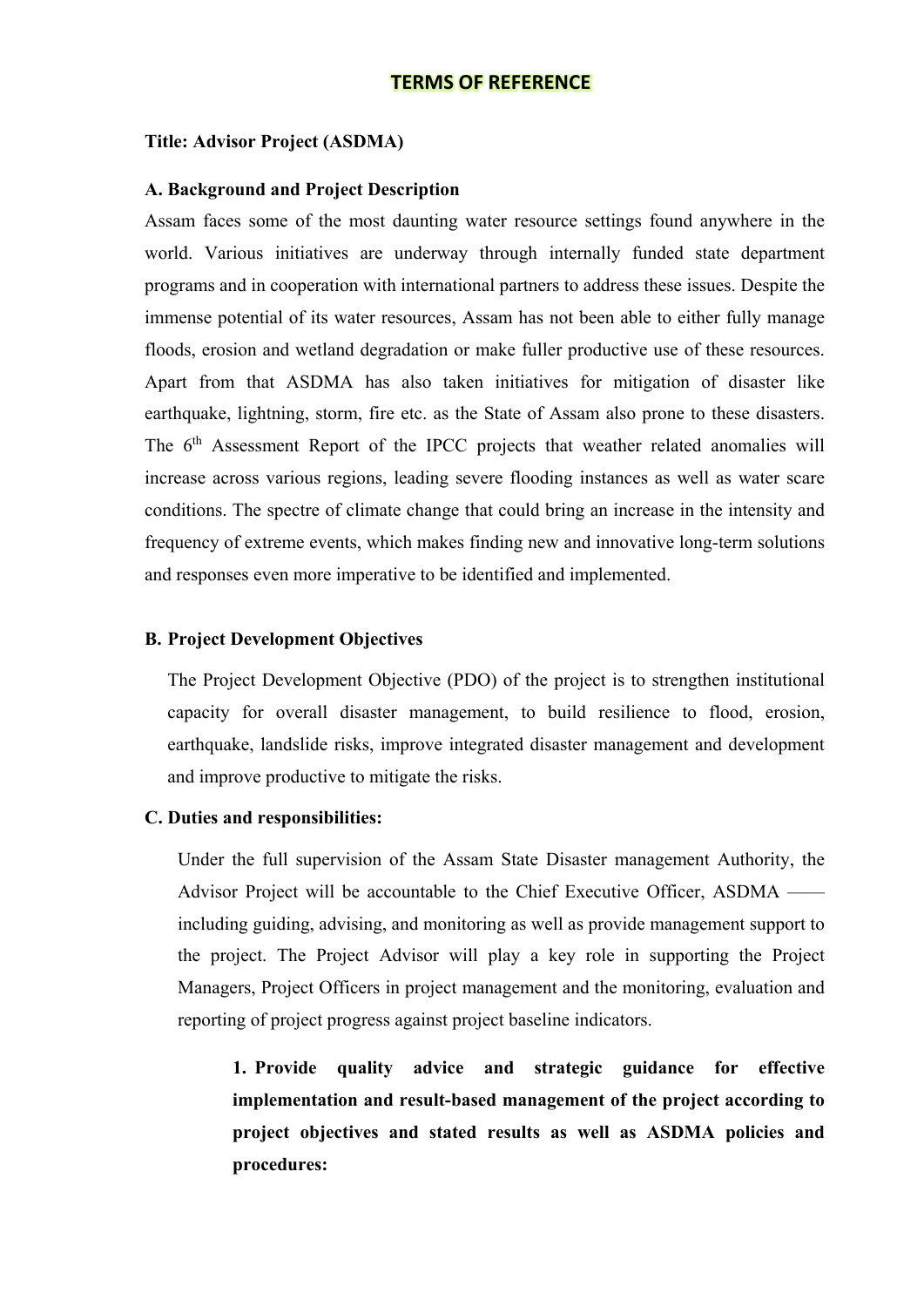• Advice the project team in developing strategies and implementation plan for the project;

• Provide technical support in the fields of decentralization, institutional reforms and local economic development

• Advise the Project Manager/Engg. Consulatnt/GIS Expert/Communication Expert/Project Officer in management and monitoring the project work progress and ensure timely delivery of project outputs;

• Provide effective communication, coordination and cooperation between the members of the Project Manager/Engg. Consulatnt/GIS Expert/Communication Expert/Project Officer in planning, monitoring and implementation process;

• Conduct staff capacity needs assessment against the project outcomes and draft terms of references for technical consultants and support the project manager;

• Support the Project Manager/Engg. Consulatnt/GIS Expert/Communication Expert/Project Officer in preparation of quarterly and annually technical work plans for project activities;

• Support the Project Manager/Engg. Consulatnt/GIS Expert/Communication Expert/Project Officer in preparation of quarterly and annual progress reports of ASDMA;

 • Provide strategic guidance to the Project Manager/Engg. Consulatnt/GIS Expert/Communication Expert/Project Officer in organizing and conducting effective stakeholder meetings in line with the work plan; and

• Work closely with different stakeholders in providing overall quality assurance for the project based rules and procedures.

# 2. **Provide advisory support in monitoring and evaluation of the project to ensure effectiveness and efficiency in the delivery of project activities and objectives:**

• Advise the Project Manager/Engg. Consulatnt/GIS Expert/Communication Expert/Project Officer in the review of project targets and outputs against the progress and changing conditions in the target areas;

• Contribute to the consolidation of knowledge and lessons learned and distill good practices for dissemination;

• Advices and inputs in the general preparation and delivery of work plans, budgets and work packages in accordance with the policies and procedures of ASDMA, guidelines for Implementation, Guide on measures to mainstream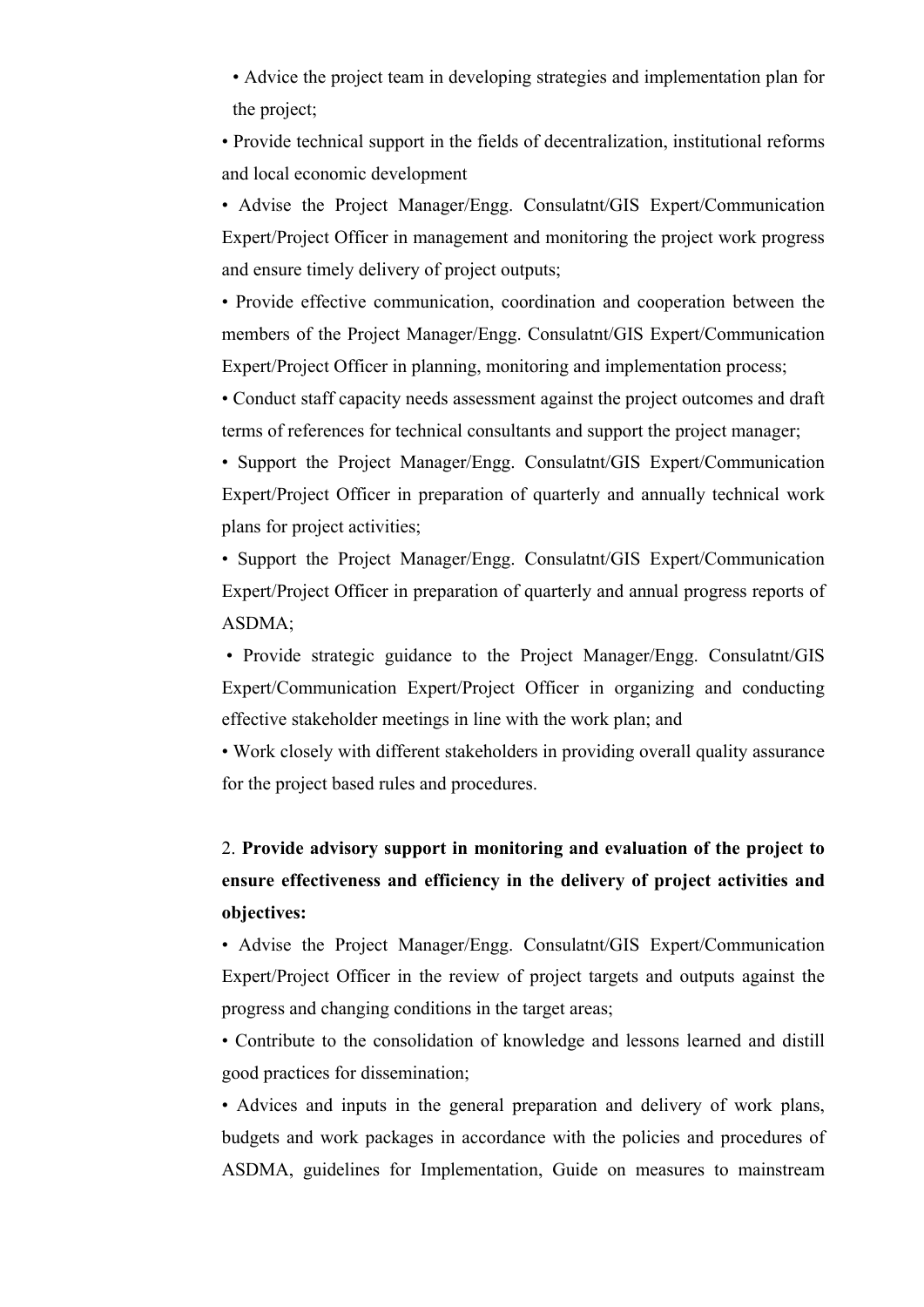gender considerations in the project activities and in the monitoring and evaluation;

• Conduct regular field visits with counterparts to monitor field activities and assist with the organization of visits and supervision missions from the cooperating institutions;

• Liaise with DDMAs and other stakeholders in the tracking, management and update of project risk and provide corrective recommendation where possible;

• Provide advice and inputs to project in drafting management responses to issues and recommendation raised by mid-term and final term evaluations.

3. **Coordination with the Project Manager/Engg. Consulatnt/Project Officer, act as liaison person with relevant line ministries, provincial departments and other stakeholders:** 

• Coordinate and promote effective collaboration with ministry line departments, NGOs/IOs, private sector and other development partners to support subnational capacity development on issues related to community based sustainable forest management;

• Coordinate the activities of international and national technical advisors and consultants;

• Liaison with experts and other stakeholders and provide technical inputs for the development of guidelines, training materials and others as necessary;

• Facilitate communication interaction between ASDMA, GoA and counterparts in regard to achieving project outputs

• Build synergies and partnerships with key partners to ensure greater impact of the project;

• Promote dialogues and inputs from development partners into key project outputs at the national and provincial level;

 • Liaise with the Project Manager in compiling lessons learned policy implications.

## **D. Expected Qualifications:**

Candidate having qualification of B.E./B.Tech. in Civil Engineering. (Having Masters will be an added advantage)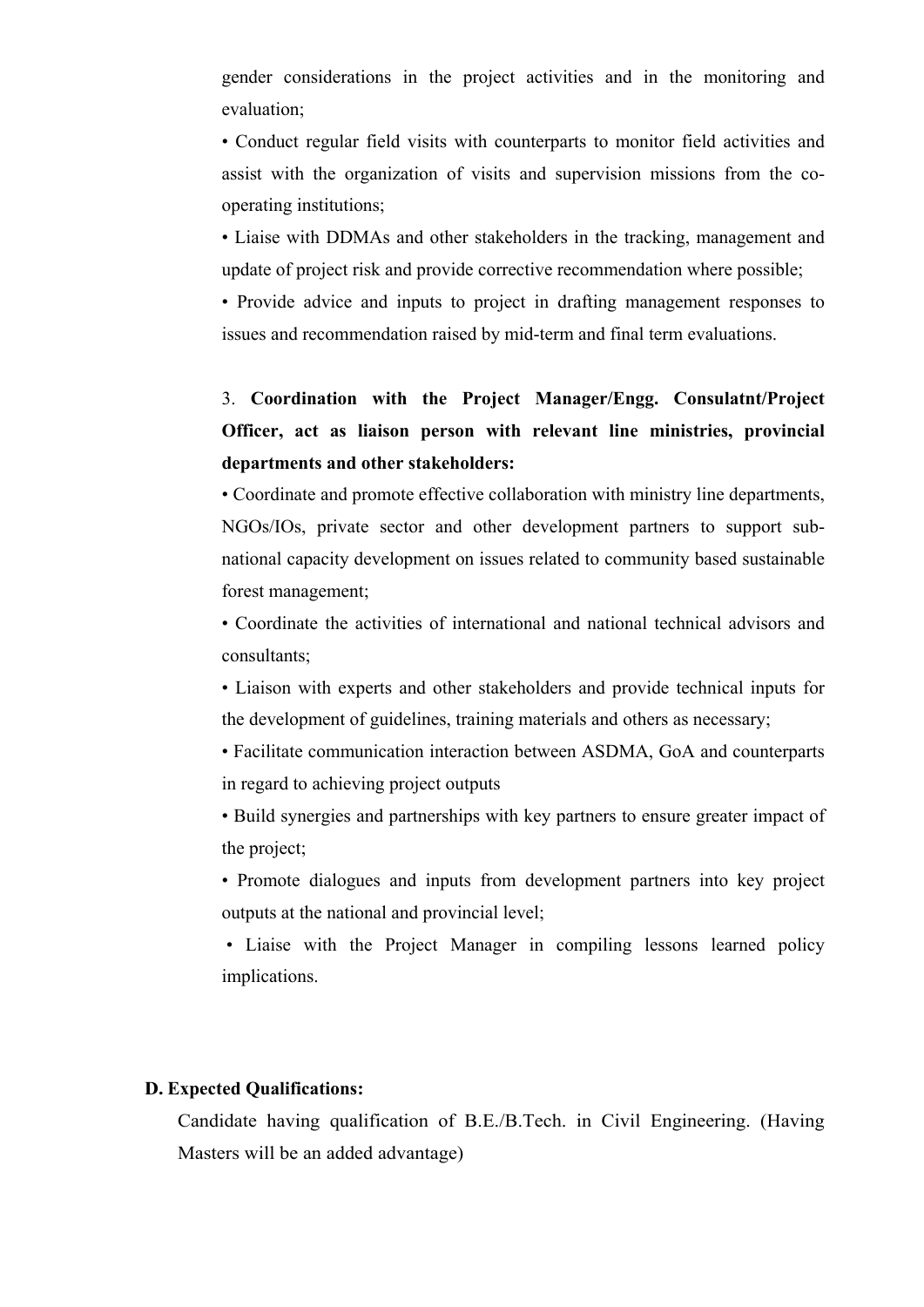## **E. Experience:**

• Retired State/Central Government employee (maximum age of 62 years as on last date of application) with professional experience in the areas of decentralization, local administration reform, implementation of technical project and local economic development;

• Previous work experience with similar projects, in particular with international agencies, is strongly recommended;

• Familiarity and prior experience with ASDMA requirements and procedures is considered as an asset;

• Profound experience in technical projects (related to Civil, Hydrology, Meteorology, ICT) with project conceptualisation, proof of concept and implementation shall be an added advantage.

• Demonstrated experience and success in the engagement of and working with government counterparts and the private sector;

• Good analytical and problem-solving skills and the related ability to adaptive management with prompt action on the conclusion and recommendations coming out from the project's regular monitoring and self-assessment activities as well as from periodical external evaluations;

• Ability and demonstrated success to work in a multi-disciplinary team to effectively organize and lead it, and to motivate its members and other project counterparts to effectively work towards the project's objective and expected outcomes;

• Strong resource mobilization, negotiations and communication skills and competence in handling project's external relations at all levels;

• Demonstrated ability to manage and motivate people in a complex environment and achieve set goals under time pressure;

• Fluency in English and Assamese languages;

• Computer proficiency (MS Office package, Internet) is a must;

• Proven ability to think strategically, express ideas clearly and concisely, work both independently and in teams, and demonstrate self-confidence combined with sensitivity to gender and culture;

• Knowledge of change management and institutions at national and local levels would be an advantage.

## **F. Duration of Assignment:**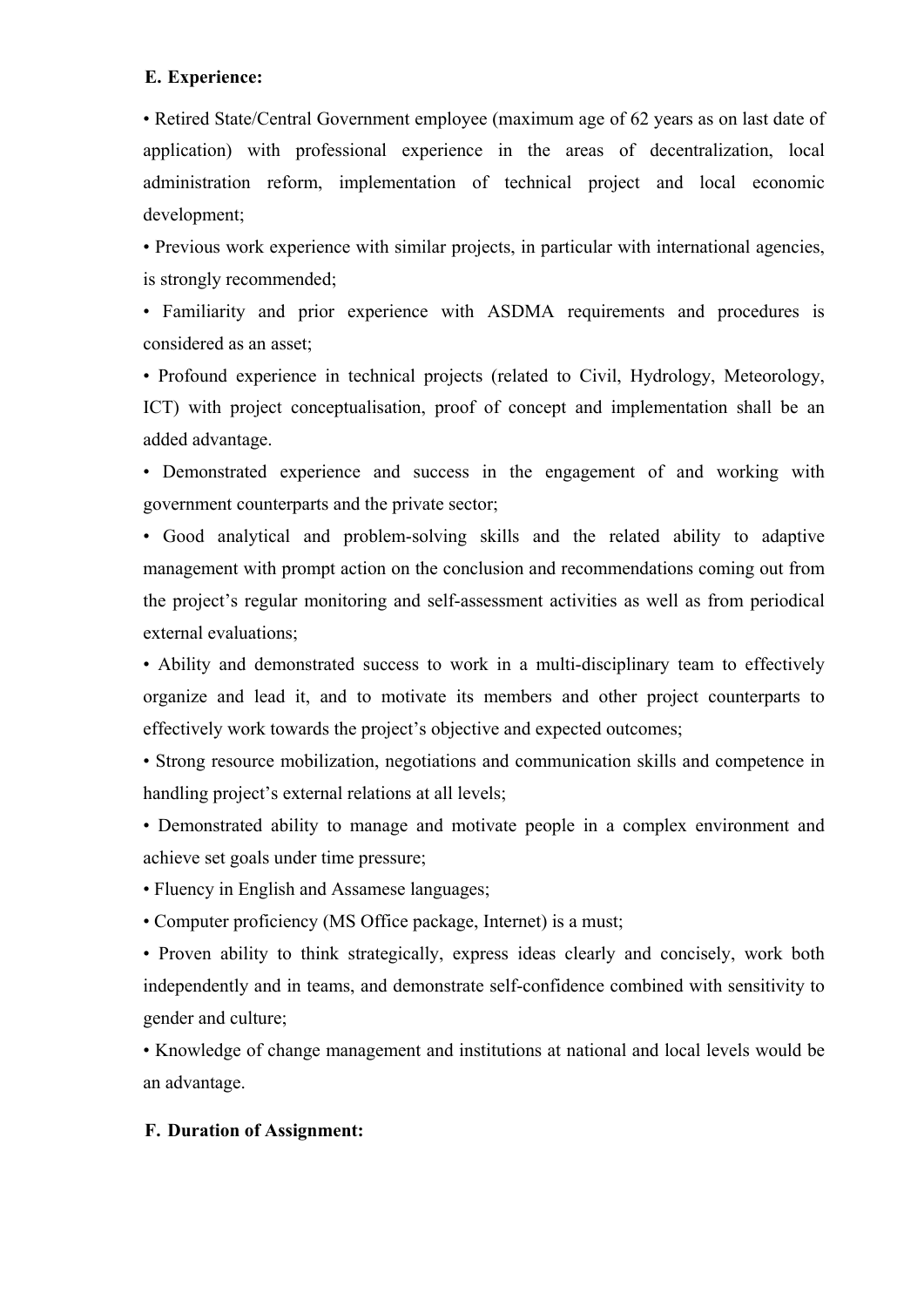The duration shall be for a minimum period of one year, to be reviewed and renewed based on review of performance and work requirement for maximum two terms of one year each subject to maximum age limit of 65 years.

# **G. Travel Requirements:**

 The Advisor Project shall be based full time at the ASDMA office in Guwahati and the project advisor must be willing to travel extensively in other districts of Assam as and when required.

# **H. Reporting and Performance Review:**

The Advisor Project will report to the Chief Executive Officer, ASDMA. The work and performance of the Project Advisor shall be reviewed by the Chief Executive Officer, ASDMA on a periodic basis.

# **I. Facilities to be provided by the Employer (ASDMA):**

ASDMA will provide the consultant with the following facilities and services:

- Office space including furniture and utilities.
- Access to all reports, studies, data, photographs, maps, and institutions relating to the works, access to all sites for surveys and investigations.
- Counterpart staff to work with.
- All day to day office travel, transportation, and accommodation arrangements will lie entirely with the consultant. However, in case of necessary travel to field and or outside ASDMA office.
- The Project Advisor will be provided transportation or travel costs and per Govt of Assam TA/DA norms laid down for (Class-I officer).
- Leave applicable as per Assam Leave Rule 1934.

## **K. Physical Fitness:**

The applicant should be physically fit to undertake extensive field visit within and outside the state.

## **L. Remuneration:**

Monthly gross remuneration will be last pay drawn minus pension (not exceeding Rupees two lakh per month).

\*\*\*\*\*\*\*\*\*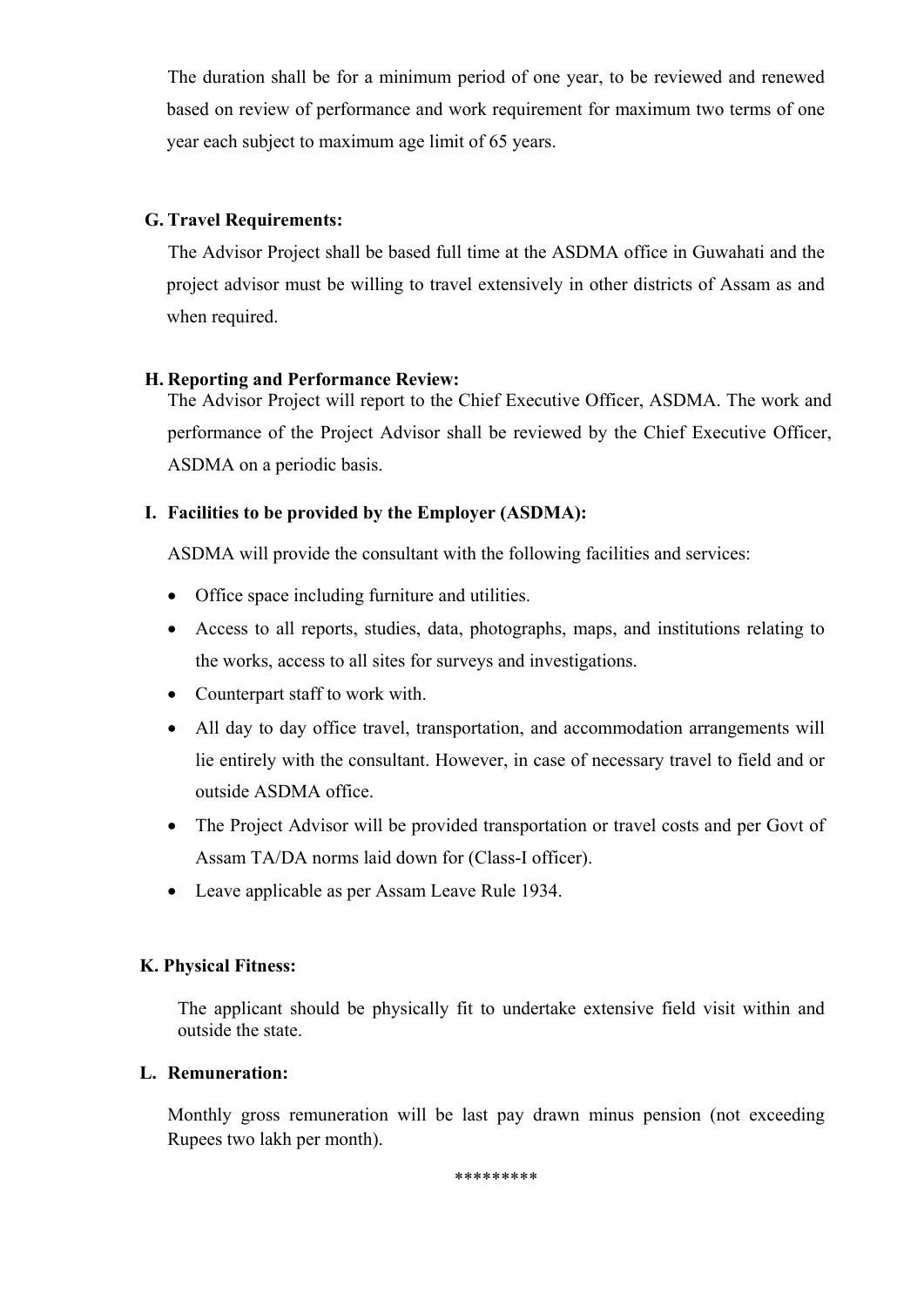# **ASSAM STATE DISASTER MANAGEMENT AUTHORITY ASSAM SECRETARIAT COMPLEX :: OPP. SECTT. BR. OF SBI :: DISPUR :: GUWAHATI :: 781 006.**

Post applied for [*please put () mark against the post. Separate application forms to be used for applying for multiple posts*]:



## **Please read the instructions given below carefully:**

While filling up the Application Form, an applicant is requested to note the following:‐

- This application is a key part of the selection process. Fill each and every part of the Form carefully and completely. In case, any clause in the form is not applicable in your case, please write "Not Applicable" (NA) in the space provided.
- Incomplete applications will be rejected.
- Please enclose copies of mark-sheets of all Board/ University Examinations.
- Please enclose copies of work experience certificates, if any.
- Please enclose copies of relevant certificate relating to proficiency in Computer Application.
- The LAST DATE of submission should be strictly adhered to.
- Candidates are liable to be disqualified for furnishing false or wrong information.

#### FILL IN THE FOLLOWING IN CAPITAL LETTERS ONLY:‐

| $\mathbf{1}$ . | Name of the applicant as recorded in HSLC or Equivalent Certificate:                                |  |  |  |  |  |  |  |  |  |  |  |  |  |  |
|----------------|-----------------------------------------------------------------------------------------------------|--|--|--|--|--|--|--|--|--|--|--|--|--|--|
|                |                                                                                                     |  |  |  |  |  |  |  |  |  |  |  |  |  |  |
|                |                                                                                                     |  |  |  |  |  |  |  |  |  |  |  |  |  |  |
|                |                                                                                                     |  |  |  |  |  |  |  |  |  |  |  |  |  |  |
| 2.             | Gender:<br>Female<br>Male                                                                           |  |  |  |  |  |  |  |  |  |  |  |  |  |  |
| 3.             | Date of Birth (as recorded in HSLC or equivalent certificate):                                      |  |  |  |  |  |  |  |  |  |  |  |  |  |  |
|                | Month<br>Date<br>Year                                                                               |  |  |  |  |  |  |  |  |  |  |  |  |  |  |
|                |                                                                                                     |  |  |  |  |  |  |  |  |  |  |  |  |  |  |
| 4.             | Complete Age as on (01-01-2022)<br>Years.                                                           |  |  |  |  |  |  |  |  |  |  |  |  |  |  |
|                |                                                                                                     |  |  |  |  |  |  |  |  |  |  |  |  |  |  |
| 5.             | <b>OBC</b> Gen Please specify _______________(In case of SC/ST candidates proper<br>SC ST<br>Caste: |  |  |  |  |  |  |  |  |  |  |  |  |  |  |
|                | caste certificate from the Competent Authority must be furnished.)                                  |  |  |  |  |  |  |  |  |  |  |  |  |  |  |
| 6.             | Name of Father:                                                                                     |  |  |  |  |  |  |  |  |  |  |  |  |  |  |
|                |                                                                                                     |  |  |  |  |  |  |  |  |  |  |  |  |  |  |
| 7 <sub>1</sub> | Name of Mother:                                                                                     |  |  |  |  |  |  |  |  |  |  |  |  |  |  |
|                |                                                                                                     |  |  |  |  |  |  |  |  |  |  |  |  |  |  |
| 8.             | Name of Spouse (if applicable):                                                                     |  |  |  |  |  |  |  |  |  |  |  |  |  |  |
|                |                                                                                                     |  |  |  |  |  |  |  |  |  |  |  |  |  |  |
|                |                                                                                                     |  |  |  |  |  |  |  |  |  |  |  |  |  |  |
| 9.             | Present Occupation, if any:                                                                         |  |  |  |  |  |  |  |  |  |  |  |  |  |  |
|                |                                                                                                     |  |  |  |  |  |  |  |  |  |  |  |  |  |  |
|                |                                                                                                     |  |  |  |  |  |  |  |  |  |  |  |  |  |  |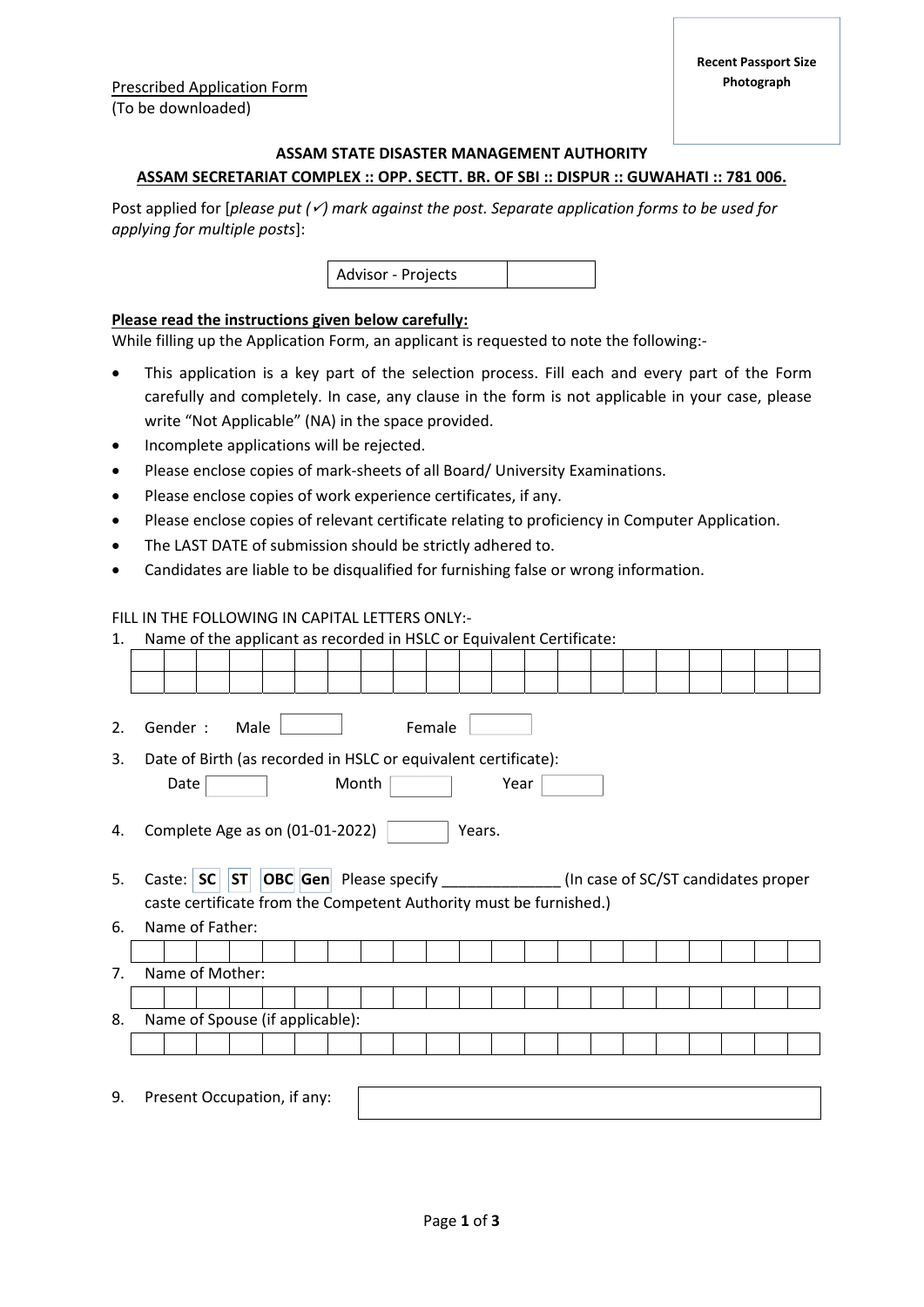## 10. Educational Qualifications (HSLC/ HS onwards):

| Name of     | Name of School/ College with full | Board/Council/ | Year of | Class/Div./ | % of Marks |
|-------------|-----------------------------------|----------------|---------|-------------|------------|
| Examination | Address                           | University     | Passing | Grade       | obtained   |
| (HSLC or    |                                   |                |         |             |            |
| Equivalent) |                                   |                |         |             |            |
| (Higher     |                                   |                |         |             |            |
| Secondary)  |                                   |                |         |             |            |
| (Degree)    |                                   |                |         |             |            |
|             |                                   |                |         |             |            |

# 11. Other Qualifications, If any:

## 12. Computer Proficiency (Yes/No):

# 13. Experience (Please give details thereof and use extra sheets, if necessary):

| Name of Office / |             | Period of service rendered | Pay drawn |                            |           |
|------------------|-------------|----------------------------|-----------|----------------------------|-----------|
| Organization     | Designation | From                       | To        | Total period<br>(YY-MM-DD) | per month |
|                  |             |                            |           |                            |           |
|                  |             |                            |           |                            |           |
|                  |             |                            |           |                            |           |
|                  |             |                            |           |                            |           |

## 14. Language(s) Known:

15. Employment Exchange Registration No., if any (Provide Photocopy of Registration Card, if any)

| 16. Address for Correspondence: |  |  |  |  |  |  |  |  |  |  |  |  |  |  |  |  |  |  |
|---------------------------------|--|--|--|--|--|--|--|--|--|--|--|--|--|--|--|--|--|--|
|                                 |  |  |  |  |  |  |  |  |  |  |  |  |  |  |  |  |  |  |
|                                 |  |  |  |  |  |  |  |  |  |  |  |  |  |  |  |  |  |  |
|                                 |  |  |  |  |  |  |  |  |  |  |  |  |  |  |  |  |  |  |
|                                 |  |  |  |  |  |  |  |  |  |  |  |  |  |  |  |  |  |  |

Pin Code:

17. Permanent Address of the Applicant:

Pin Code: